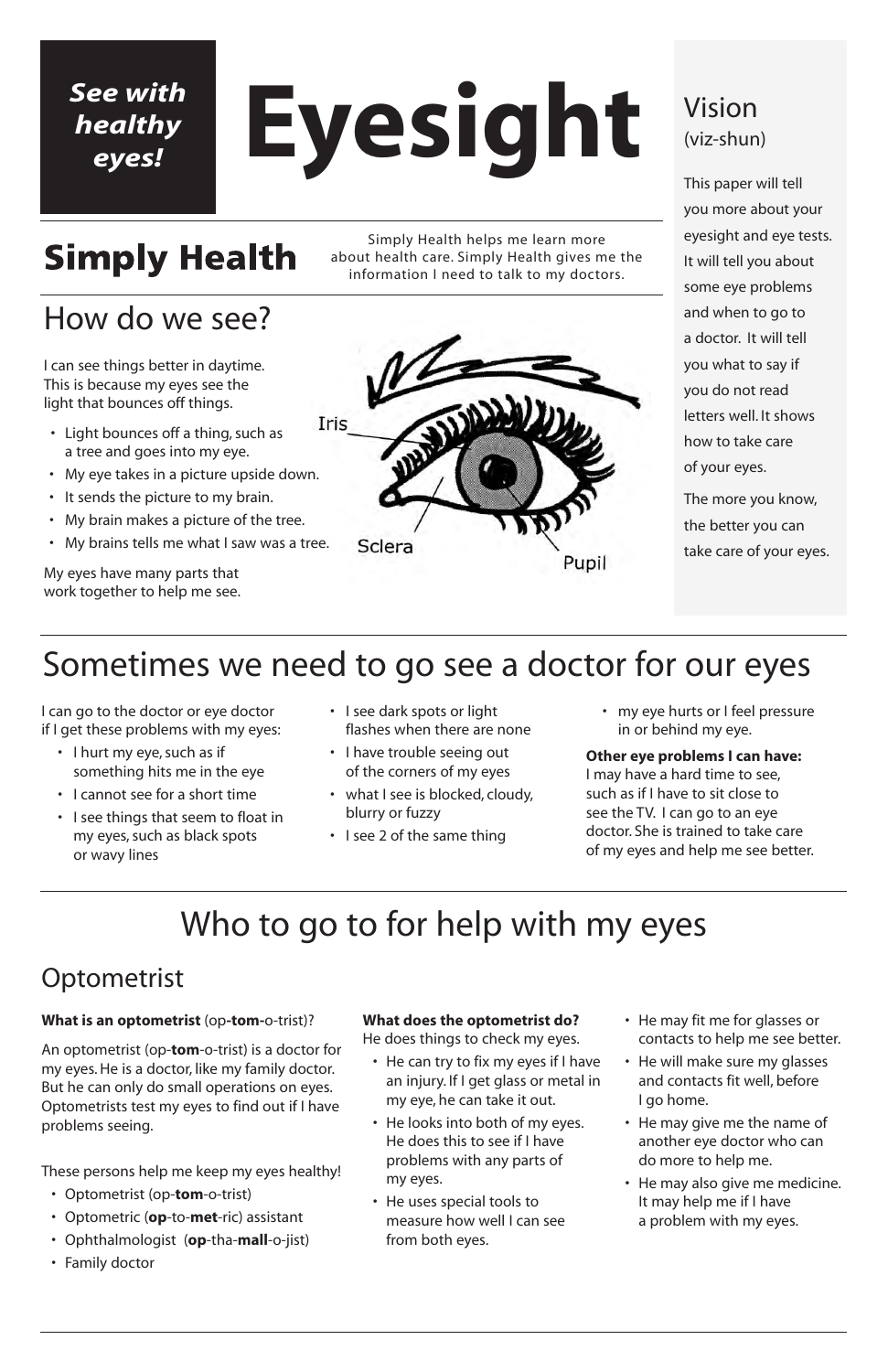### **Optometric** (**op**-to-**met**-ric) Assistant

This person is not an eye doctor. But she went to school to learn to help me and my optometrist.

#### **What does an optometric assistant do?**

Assistants do many things to help the optometrist (op-**tom**-o-**trist**), such as:

- give me the first part of my eye tests
- help me pick glasses that fit me and look good on me
- fix my glasses and fit them just for me
- show me how to put my contact lenses in
- help the optometrist test my eyes
- teach me how to use tools to help me see better.

### Ophthalmologist (**op**-tha-**mall**-o-jist)

This eye doctor does all of the things an optometrist does. But he is not the same kind of eye doctor.

He can try to fix my eyes if I have an injury. He can give me an operation if I need it.

An ophthalmologist may also give me medicine. It may help me if I have an eye problem.

### Family Doctor

My family doctor can tell me if I need to see an **optometrist** (op-**tom**-o-trist) or an **ophthalmologist** (**op**-tha-**mall**-o-jist).

She can give me medicine to fix an eye problem, such as pink eye. Pink eye is an infection.

My family doctor may give me the name of an eye doctor near my home.

- She can give me glasses to help me see better.
- She can show me how to help keep my eyes healthy.
- She can help stop big problems with my eyes before I go blind.

### Eye problems that can happen to me

My eye doctor can tell me how to stop some of these problems before they start. An eye doctor can find problems and fix them.

- If I can no longer see in the middle of my eye (**glaucoma**).
- If I can no longer see to the side (**macular degeneration**).
- If the lens of my eye is cloudy or milky (**cataract**).

## What happens when I go for an eye test?

When I go for the test, I will not be scared. The tests do not hurt.

The optometrist will only touch my eyes for two tests. In the other tests I look in a glass lens at words or pictures. I will go into a room and sit down in a chair.

The eye doctor or his assistant will ask me some questions, such as:

- Do I wear **glasses**?
- Do persons in my family have any eye problems?
- Have I had problems with my eyes before?



- Do I wear contact lenses?
- Do I take medicine?

If I am scared, I can ask a person I trust to come with me.

- I can ask the eye doctor to tell me what will happen in the test.
- I can ask the optometrist what the tools do.



## The sooner I go to the eye doctor, the better!

# Tell your optometrist if you have problems when you read.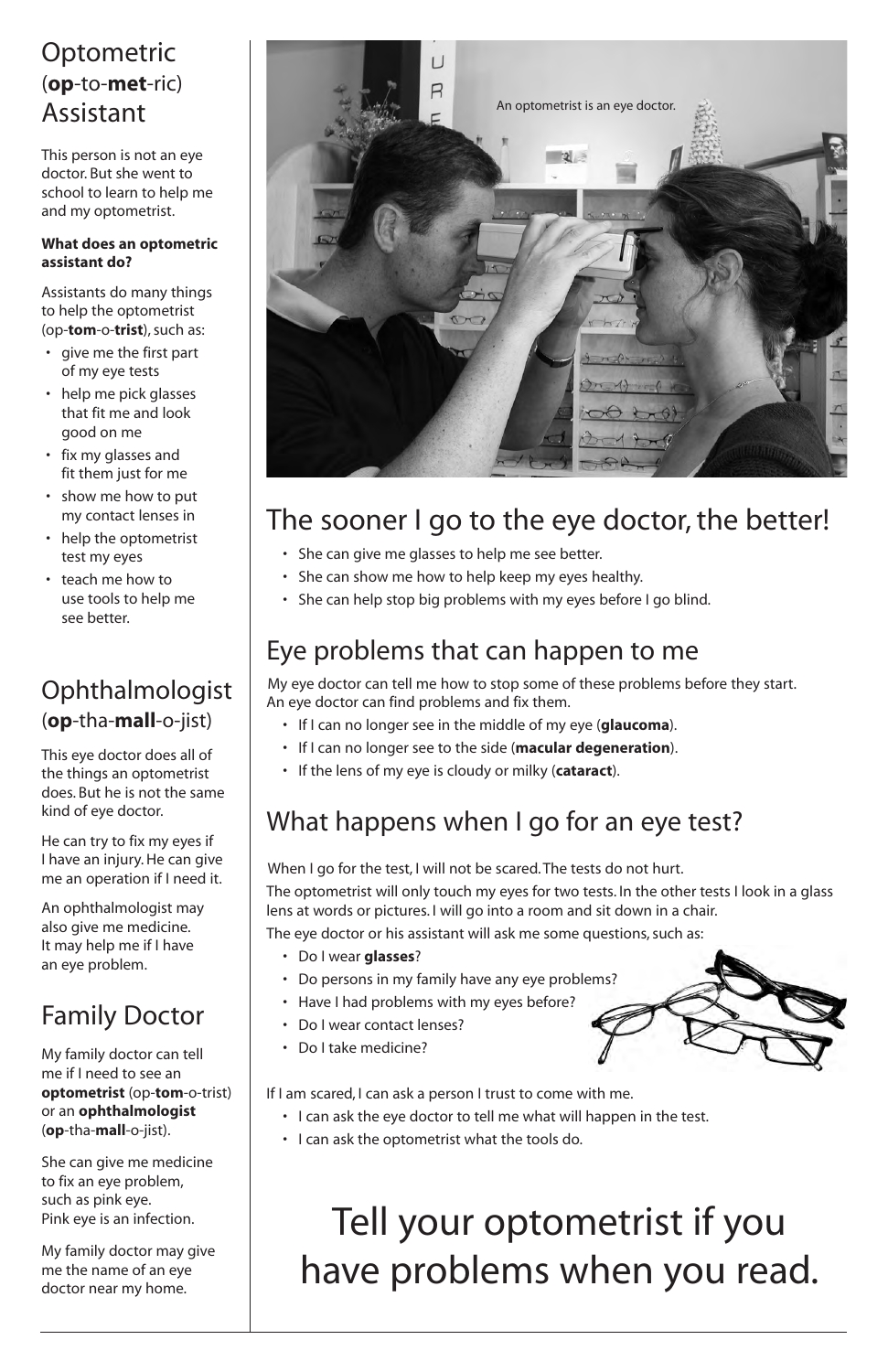

One of the first tests…the eye doctor uses a tool to see how light moves in my eyes.

- The doctor will ask me to stare at a thing across the room.
- He will use a tool called a **retinoscope** (**ret**-in-o-**scope**) to look at my **retinas**.
- The **retina** is the very back wall of the inside of my eye.

Next, the optometrist will put a large tool called a **phoropter** (**fo**-rop-ter) in front of my eye, like in the picture at the top.



All of the circles are lenses that the doctor will ask me to look into. I will look through two lenses and tell the optometrist if I see better through the first one or the second one.

One picture on the side has letters on it. This is one thing my eye doctor can ask me to look at. The letters go from big to small. I will look at different letters and say what they are.



### Side sight machine

I will look into a machine (ma**-sheen**) that shows a picture. The optometrist will ask me to look at the picture. This machine will flash light at the corners of my eyes. It does this to find out how well I can see to the side if I look at a thing in front of me.



#### Microscope

Sometimes the eye doctor must look deep into my eyes. She uses a strong tool called a microscope. This tool shows the optometrist what the inside of my eye looks like. This test tells if I have problems inside my eye.



### Glaucoma test

I may have a test to see if I have **glaucoma** (glaw-**ko**-ma). The eye doctor may puff air in my eye to test this. Or he can use a tool that sits on my eye. This tool flashes light into my eye.

In one test my doctor will cover one of my eyes. He does this to see if my other eye looks ahead or not.

In one test, the eye doctor puts drops in my eyes. The drops are like water and look yellow. The drops make my **pupils** bigger. This is so that the eye doctor can get a better look at the inside of my eye.

### Colour test

My eye doctor may ask me to look at a picture that has two colours. She may give me some balls and ask me to choose red balls from green balls. This test helps me find out if I can see different colours.







This tool looks funny. *All of the circles are lenses that the doctor will ask me to look into.*

I may not read well. If not, I can look at pictures, not words.





I may have to look at a small card like the one below. This card has lines on it. It has a small dot in the middle.

I will look at this dot and tell the doctor what I see, such as:

- lines that bend
- if some boxes look bigger than others
- if any lines look wavy
- if I cannot see some lines.